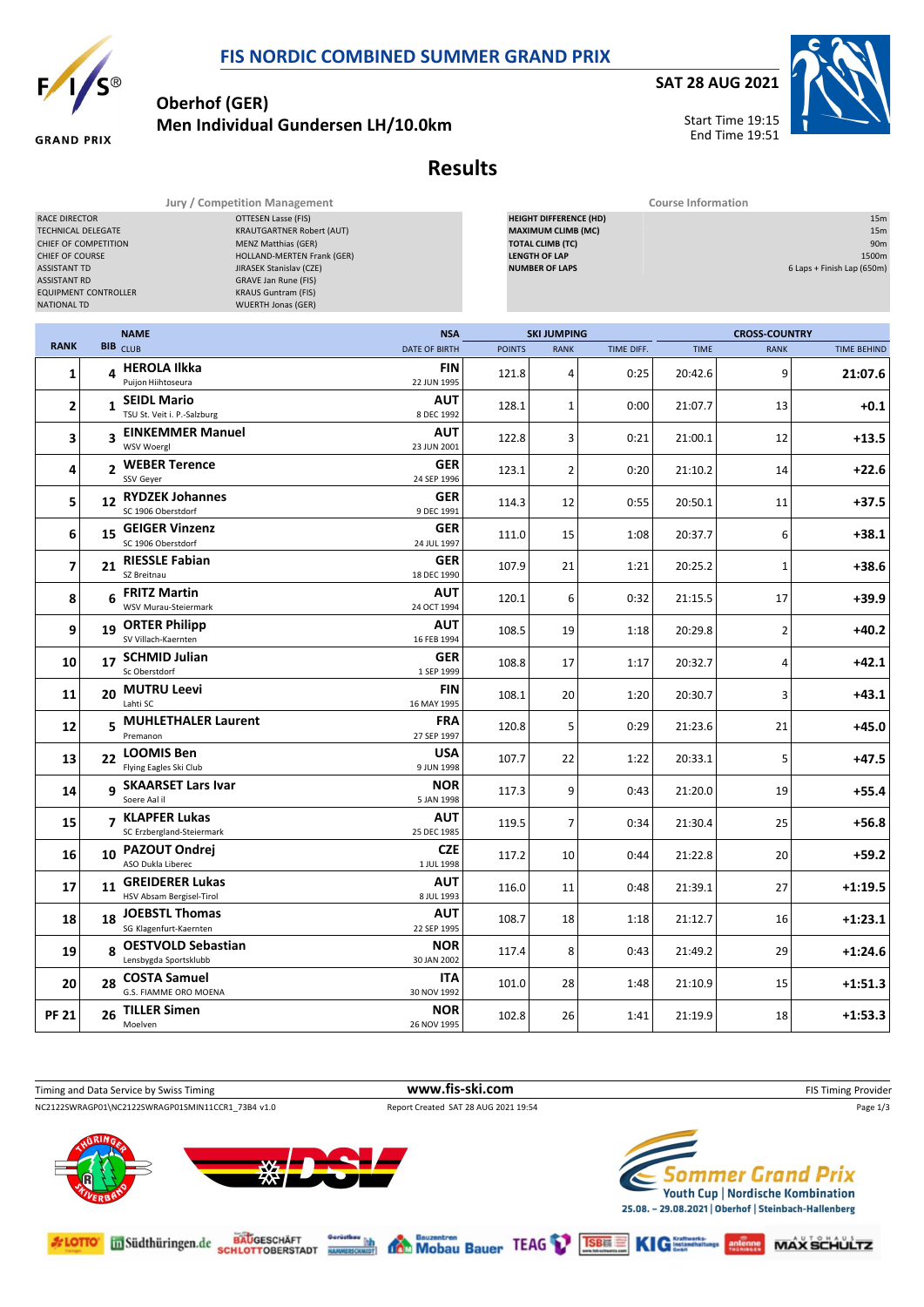

**SAT 28 AUG 2021**

Start Time 19:15 End Time 19:51



**MAX SCHULTZ** 

**GRAND PRIX** 

**Oberhof (GER) Men Individual Gundersen LH/10.0km**

**Results**

|              | <b>NAME</b>                                                                                  | <b>NSA</b>                |               | <b>SKI JUMPING</b> |            |             | <b>CROSS-COUNTRY</b> |                    |  |
|--------------|----------------------------------------------------------------------------------------------|---------------------------|---------------|--------------------|------------|-------------|----------------------|--------------------|--|
| <b>RANK</b>  | BIB <sub>CLUB</sub>                                                                          | <b>DATE OF BIRTH</b>      | <b>POINTS</b> | <b>RANK</b>        | TIME DIFF. | <b>TIME</b> | <b>RANK</b>          | <b>TIME BEHIND</b> |  |
| <b>PF 22</b> | <b>HAHN Martin</b><br>23<br><b>VSC Klingenthal</b>                                           | GER<br>6 MAY 1997         | 104.8         | 23                 | 1:33       | 21:28.0     | 24                   | $+1:53.4$          |  |
| 23           | <b>GERARD Antoine</b><br>25<br><b>US Ventron</b>                                             | <b>FRA</b><br>15 JUN 1995 | 103.5         | 25                 | 1:38       | 21:24.4     | 22                   | $+1:54.8$          |  |
| 24           | <b>HUETTEL Simon</b><br>13<br>Wsv 1922 Weissenstadt                                          | GER<br>4 AUG 1999         | 112.2         | 13                 | 1:04       | 22:19.2     | 38                   | $+2:15.6$          |  |
| 25           | <b>KUPCZAK Szczepan</b><br>14<br>SSR LZS Sokol Szczyrk                                       | <b>POL</b><br>29 NOV 1992 | 112.0         | 14                 | 1:04       | 22:20.9     | 40                   | $+2:17.3$          |  |
| 26           | <b>MACH David</b><br>36<br><b>Tsv Buchenberg</b>                                             | GER<br>14 MAY 2000        | 86.0          | 36                 | 2:48       | 20:39.4     | 7                    | $*** +2:19.8$      |  |
| 27           | <b>MAEKIAHO Arttu</b><br>30<br>Kainuun Hiihtoseura                                           | FIN<br>16 SEP 1997        | 96.4          | 30                 | 2:07       | 21:25.7     | 23                   | $+2:25.1$          |  |
| 28           | <b>VRHOVNIK Vid</b><br>37<br>Ssk Velenje                                                     | <b>SLO</b><br>12 JUL 1999 | 84.6          | 37                 | 2:54       | 20:39.8     | 8                    | $*** +2:26.2$      |  |
| 29           | <b>FLETCHER Taylor</b><br>39<br>Steamboat Springs Winter Sports Clu                          | USA<br>11 MAY 1990        | 83.3          | 39                 | 2:59       | 20:43.4     | 10                   | $*** + 2:34.8$     |  |
| 30           | <b>DEUSCHL Christian</b><br>16<br>Nordic Team Absam-Tirol                                    | <b>AUT</b><br>20 APR 1997 | 110.8         | 16                 | 1:09       | 22:49.2     | 45                   | $+2:50.6$          |  |
| 31           | <b>THANNHEIMER Wendelin</b><br>33<br>Sc Oberstdorf                                           | GER<br>25 NOV 1999        | 94.1          | 33                 | 2:16       | 21:44.8     | 28                   | $+2:53.2$          |  |
| 32           | <b>BORTOLAS lacopo</b><br>24                                                                 | ITA<br>7 JUN 2003         | 103.8         | 24                 | 1:37       | 22:23.9     | $=41$                | $+2:53.3$          |  |
| 33           | 29 STROEM Eidar Johan<br>Alta If                                                             | <b>NOR</b><br>30 MAR 2004 | 96.9          | 29                 | 2:05       | 21:58.1     | 31                   | $+2:55.5$          |  |
| 34           | NIITTYKOSKI Otto<br>34<br>Ylistaron Kilpaveljet                                              | FIN<br>13 MAR 2001        | 89.3          | 34                 | 2:35       | 21:35.0     | 26                   | $*** +3:02.4$      |  |
| 35           | <b>MACH Simon</b><br>27<br><b>Tsv Buchenberg</b>                                             | GER<br>20 OCT 2002        | 102.3         | 27                 | 1:43       | 22:58.8     | 47                   | $+3:34.2$          |  |
| 36           | <b>SIMEK Jan</b><br>35<br>Dukla Liberec                                                      | CZE<br>1 JUL 2003         | 89.0          | 35                 | 2:36       | 22:17.5     | 37                   | ** +3:45.9         |  |
| 37           | <b>KONVALINKA Jiri</b><br>31<br>Ski Klub harrachov                                           | <b>CZE</b><br>27 NOV 2004 | 94.9          | 31                 | 2:13       | 22:50.1     | 46                   | $+3:55.5$          |  |
| 38           | <b>MUELLER Pascal</b><br>32<br>Einsiedeln                                                    | <b>SUI</b><br>17 JUL 2001 | 94.3          | 32                 | 2:15       | 22:49.1     | 44                   | $+3:56.5$          |  |
| 39           | <b>SOMMERFELDT Tristan</b><br>38<br>Wsc Erzgebirge oberwiesenthal<br><b>PASICHNYK Viktor</b> | <b>GER</b><br>16 DEC 2004 | 84.0          | 38                 | 2:56       | 22:19.3     | 39                   | ** +4:07.7         |  |
| 40           | 41<br>Kremenets Ski School                                                                   | <b>UKR</b><br>2 DEC 1992  | 82.3          | 41                 | 3:03       | 22:14.5     | 36                   | ** +4:09.9         |  |
| 41           | 44 ANDERSEN Jan<br>Sc Koenigsbronn                                                           | GER<br>30 MAY 2002        | 79.7          | 44                 | 3:14       | 22:13.8     | 35                   | $*** +4:20.2$      |  |
| 42           | 42 MAZURCHUK Dmytro<br>Kremenets Ski school                                                  | <b>UKR</b><br>19 JAN 1999 | 82.2          | 42                 | 3:04       | 22:25.2     | 43                   | $*** +4:21.6$      |  |
| 43           | <b>BARKOV Viacheslav</b><br>46<br>SDUSHOR UOR 2 MOSCOW                                       | <b>RUS</b><br>28 FEB 1992 | 72.7          | 46                 | 3:42       | 21:49.3     | 30                   | $*** +4:23.7$      |  |
| 44           | SZCZECHOWICZ Andrzej<br>45<br>Ts Wisla zakopane                                              | <b>POL</b><br>14 SEP 2000 | 77.4          | 45                 | 3:23       | 22:09.8     | 34                   | $*** +4:25.2$      |  |
| 45           | <b>BLONDEAU Gael</b><br>47<br>Ski Club mont noir                                             | <b>FRA</b><br>28 DEC 2000 | 71.6          | 47                 | 3:46       | 21:58.4     | 32                   | $*** +4:36.8$      |  |
| 46           | <b>HLADNIK Matic</b><br>49<br>Nsk Trzic                                                      | <b>SLO</b><br>14 FEB 2003 | 64.9          | 49                 | 4:13       | 22:00.9     | 33                   | $*** +5:06.3$      |  |



#LOTTO In Südthüringen.de SCHLOTTOBERSTADT Serventhav by Mobau Bauer TEAG TEST KIG